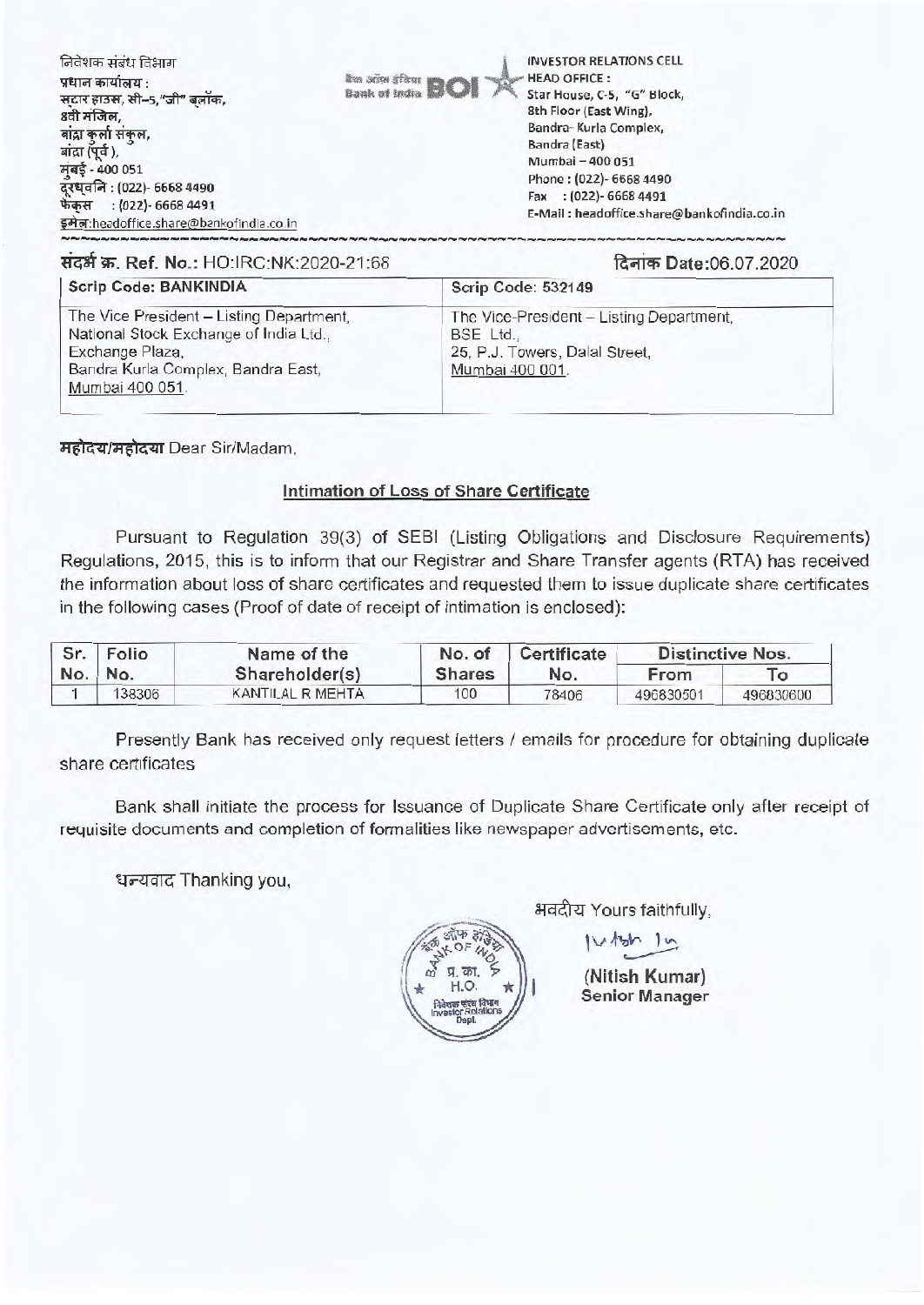## [External] Duplicate Share Intimations Received On : 20200702

X DELETE  $\leftarrow$  REPLY  $\leftarrow$  REPLY ALL  $\rightarrow$  FORWARD



Sunil Prajapati <sunilp@bigshareonline.com> Fri 03/07/2020 17:13 Mark as unread

To: Rajeev Bhatia; Investor Relations Department;

Cc: Vijay©Bigshareonline,Com; Jibu@Bigshareonline.Com; Bhagwan@Bigshareonline.Com;

1 attachment

513345.pdf

Caution: This email originated from a source outside Bank of India.

Dear Sir/Ma'am,

Please be informed that in terms of the provisions of the SEBI (LODR) Regulations, 2015, the Company is required to submit information regarding loss of share certificates and issue of duplicate certificates, to the stock exchange within two days of its getting information. Further, the said intimation has to be filed only through the mode of NEAPS filing for NSE and on listing.bseindia.com for BSE and not via hard copy submission.

Accordingly, we are sharing herewith the receipt of the following request for loss of share certificate of the Company by shareholders, to enable you to comply with the said regulatory requirement within the timelines prescribed.

| Client Name                      | Cert.<br>No | Dist. No<br>From | Dist. NO.<br>$\overline{1}$ | Folio<br>No. | Quantity | Name                       |
|----------------------------------|-------------|------------------|-----------------------------|--------------|----------|----------------------------|
| BANK OF INDIA -<br><b>EQUITY</b> | 78406       | 496830501        | 496830600                   | 138306       | 100      | KANTILAL R<br><b>MEHTA</b> |

Should you have any queries in respect of the aforesaid instruction kindly revert back.

Regards,

Bigshare Services Pvt. Ltd.

Alert:External Mail! Exercise caution while opening URL/attachment.